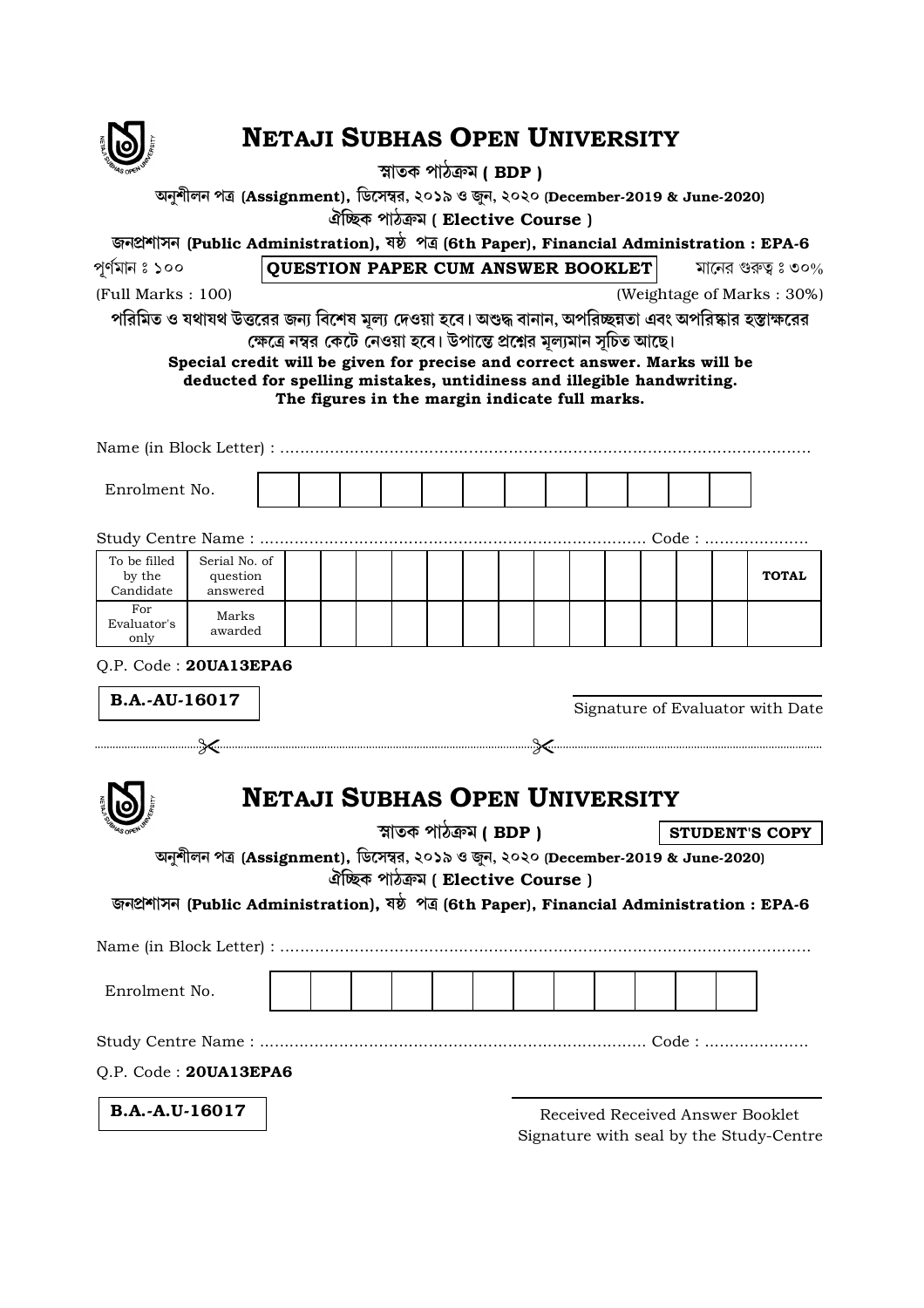

### জৰুৱী নিৰ্দেশ / IMPORTANT INSTRUCTION

আগামী শিক্ষাবৰ্ষান্ত পরীক্ষায় ( T.E. Exam.) নতুন ব্যবস্থা অর্থাৎ প্রশ্নসহ উত্তর পুস্তিকা (QPAB) প্রবর্তন করা হবে। এই নতুন ব্যবস্থার সাথে পরীক্ষার্থীদের অভ্যস্ত করার জন্য বর্তমান অনুশীলন পত্রে প্রতিটি প্রশ্নের নির্দেশ অনুযায়ী নির্দিষ্ট  $\overline{v}$ ষানেই উত্তর দিতে হবে।

**New system** *i.e.* **Question Paper Cum Answer Booklet (QPAB) will be introduced in the coming Term End Examination. To get the candidates acquainted with the new system, now assignment answer is to be given in the specific space according to the instructions.**

#### Detail schedule for submission of assignment for the BDP term End Examination December-2019 & June 2020

| $\mathbf{1}$ . | Date of Publication                                                                                                                                                                                                                                                                                                                                                                                                                                                                                                                                                                  | : 14/02/2020 |
|----------------|--------------------------------------------------------------------------------------------------------------------------------------------------------------------------------------------------------------------------------------------------------------------------------------------------------------------------------------------------------------------------------------------------------------------------------------------------------------------------------------------------------------------------------------------------------------------------------------|--------------|
| 2.             | Last date of Submission of answer script by the student to the study                                                                                                                                                                                                                                                                                                                                                                                                                                                                                                                 |              |
|                | centre                                                                                                                                                                                                                                                                                                                                                                                                                                                                                                                                                                               | : 07/03/2020 |
| 3.             | Last date of Submission of marks by the examiner to the study centre                                                                                                                                                                                                                                                                                                                                                                                                                                                                                                                 | : 08/04/2020 |
| 4.             | Date of evaluated answer scripts distribution by the study centre to<br>the students (Students are advised to check their assignment marks)<br>on the evaluated answer scripts and marks lists in the study centre<br>notice board. If there is any mismatch / any other problems of marks<br>obtained and marks in the list, the students should report to their<br>study centre Co-ordinator on spot for correction. The study centre is<br>advised to send the corrected marks, if any, to the COE office within<br>five days. No change / correction of assignment marks will be |              |
|                | accepted after the said five days.                                                                                                                                                                                                                                                                                                                                                                                                                                                                                                                                                   | : 18/04/2020 |
| 5.             | Last date of submission of marks by the study centre to the                                                                                                                                                                                                                                                                                                                                                                                                                                                                                                                          |              |
|                | Department of C.O.E. on or before                                                                                                                                                                                                                                                                                                                                                                                                                                                                                                                                                    | : 20/04/2020 |

### $\frac{1}{2}$ খানে কিছু লিখবেন না Do Not Write Anything Here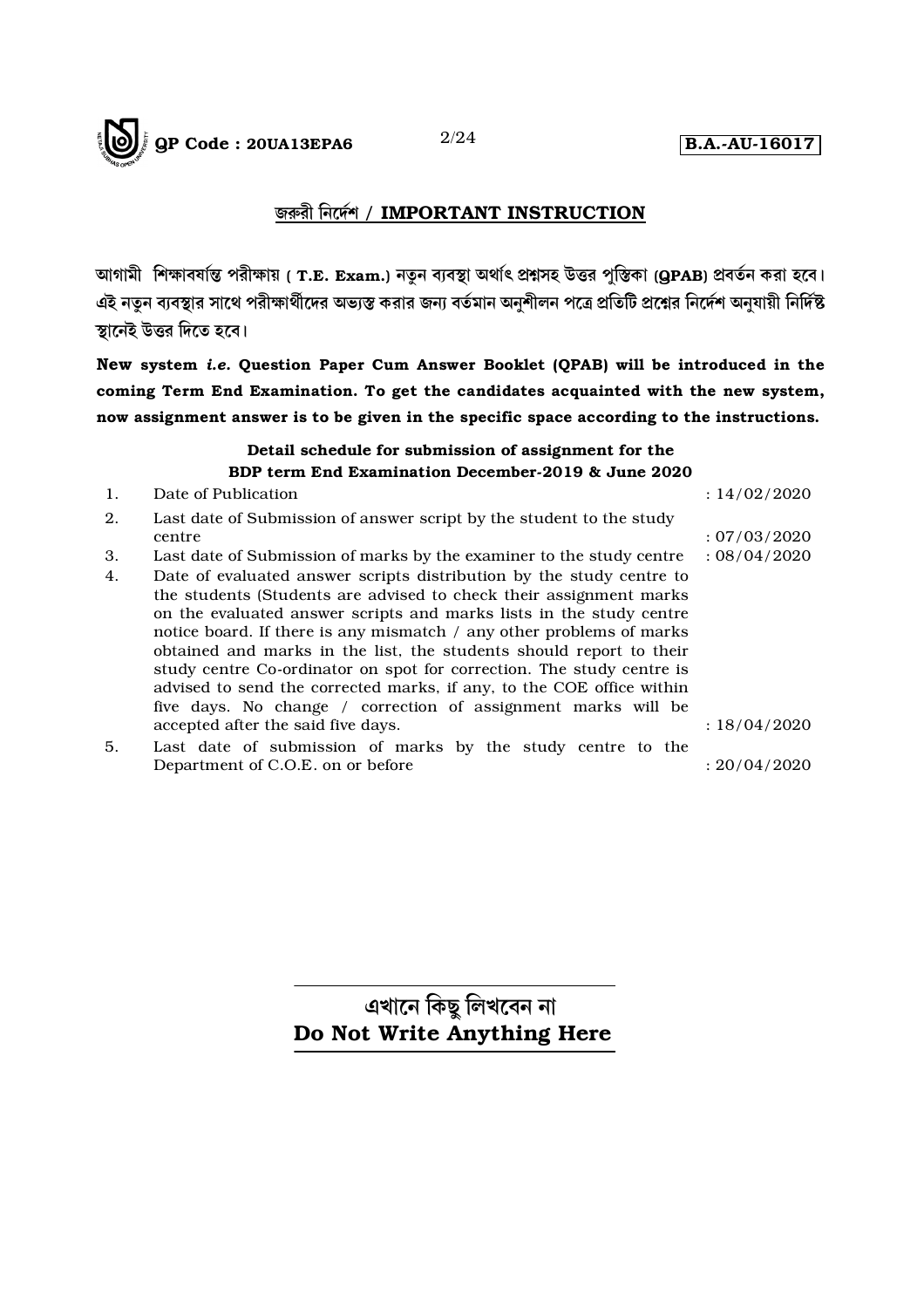# $\int\limits_{\mathbb{R}}^{\mathbb{R}}$  QP Code : 20UA13EPA6

**B.A.-AU-16017** 

যে-কোনো **দ'টি** প্রশ্নের উত্তর দিন ঃ  $\mathbf{1}$ .

 $20 \times 2 = 40$ 

Answer any two questions :

রাষ্টীয় আর্থিক প্রশাসনের পরিধি আলোচনা করুন। আপনি কি মনে করেন যে এই পরিধি ক্ৰম  $a)$ প্রসারণশীল ?

 $3/24$ 

Discuss the scope of Public Financial Administration. Do you think that the scope of Public Financial Administration is gradually expanding?

বাজেট বলতে কী বোঝায় ? আধুনিক রাষ্ট্রে বাজেটের গুরুত্ব আলোচনা করুন। b)

What is meant by budget? Discuss its importance in a modern state.

বাজেট আইনসভায় পেশ করার পূর্বে যেভাবে প্রস্তুত করা হয় তা বিশ্লেষণ করুন। এই প্রক্রিয়ায় অর্থমন্ত্রক  $\mathbf{c})$ যে গুরুত্ব পেয়ে থাকে তা কিভাবে সমালোচনার সম্মুখীন হয়েছে আলোচনা করুন।

Analyse how a budget is prepared before it is presented to the legislature. Discuss the criticism regarding the powers enjoyed by the finance ministry over the process.

বিভিন্ন কর তত্ত্বের উপর একটি নিবন্ধ লিখন।  $\mathbf{d}$ 

Write an essay on different theories of taxation.

প্ৰথম উত্তর / First Answer :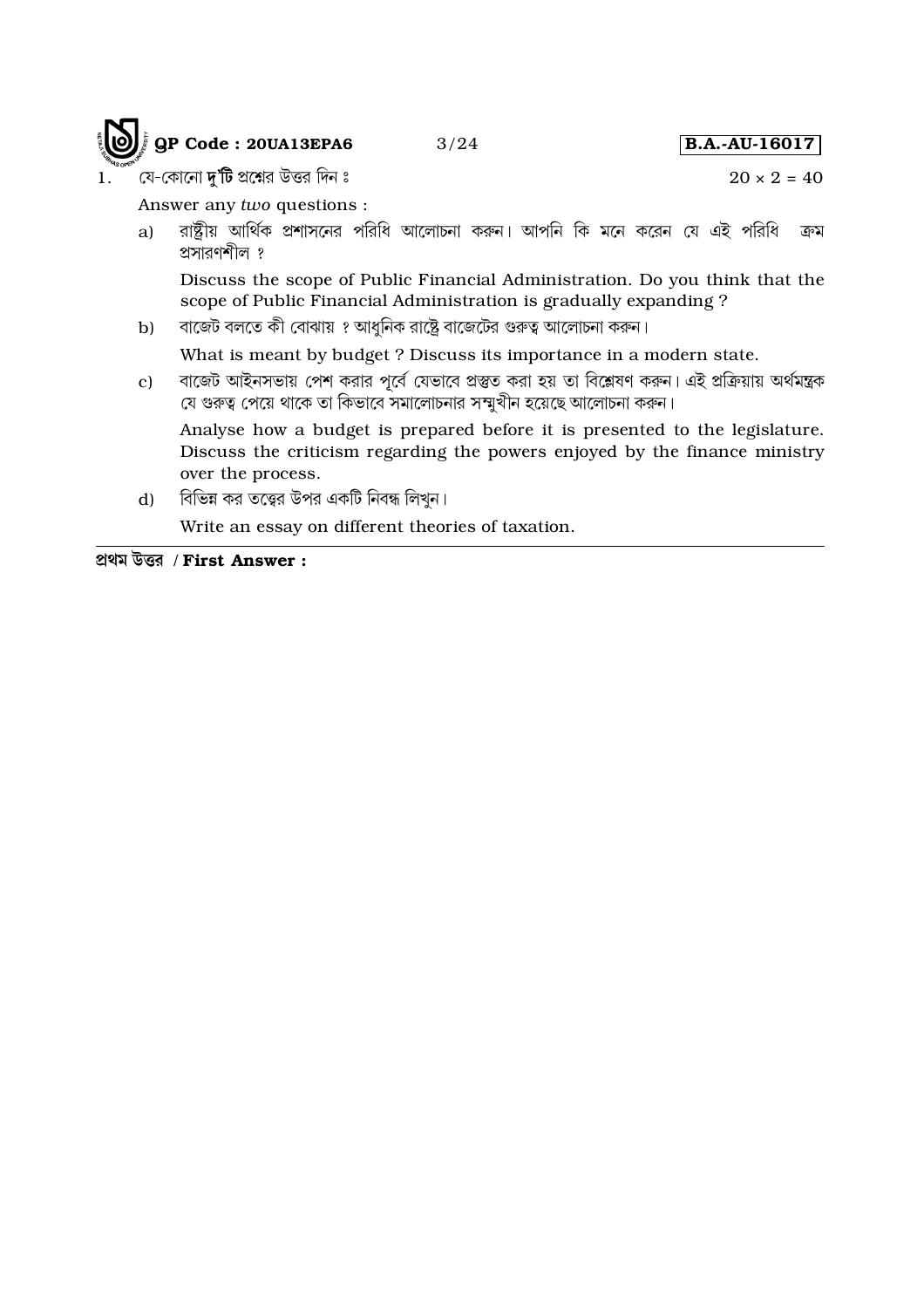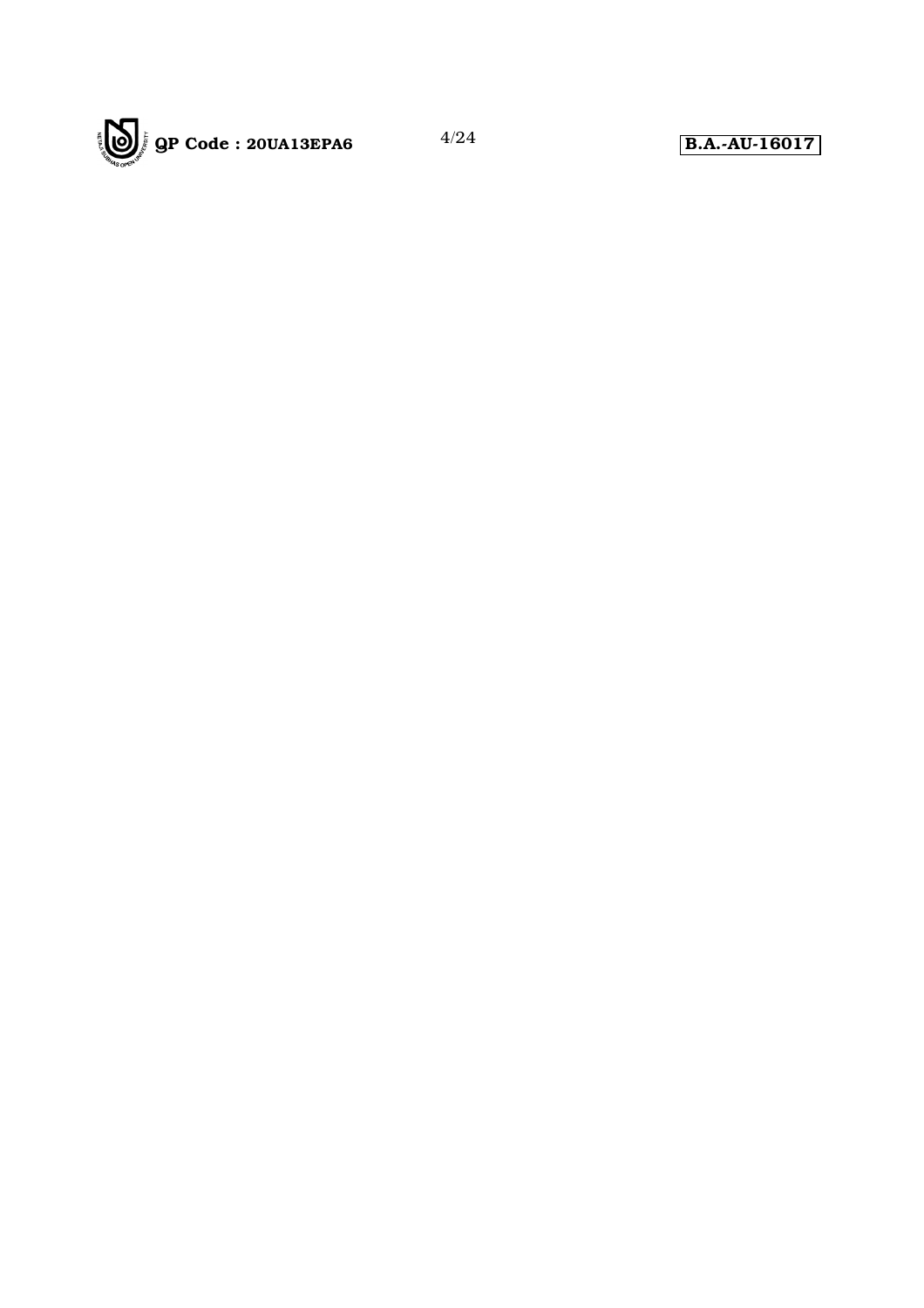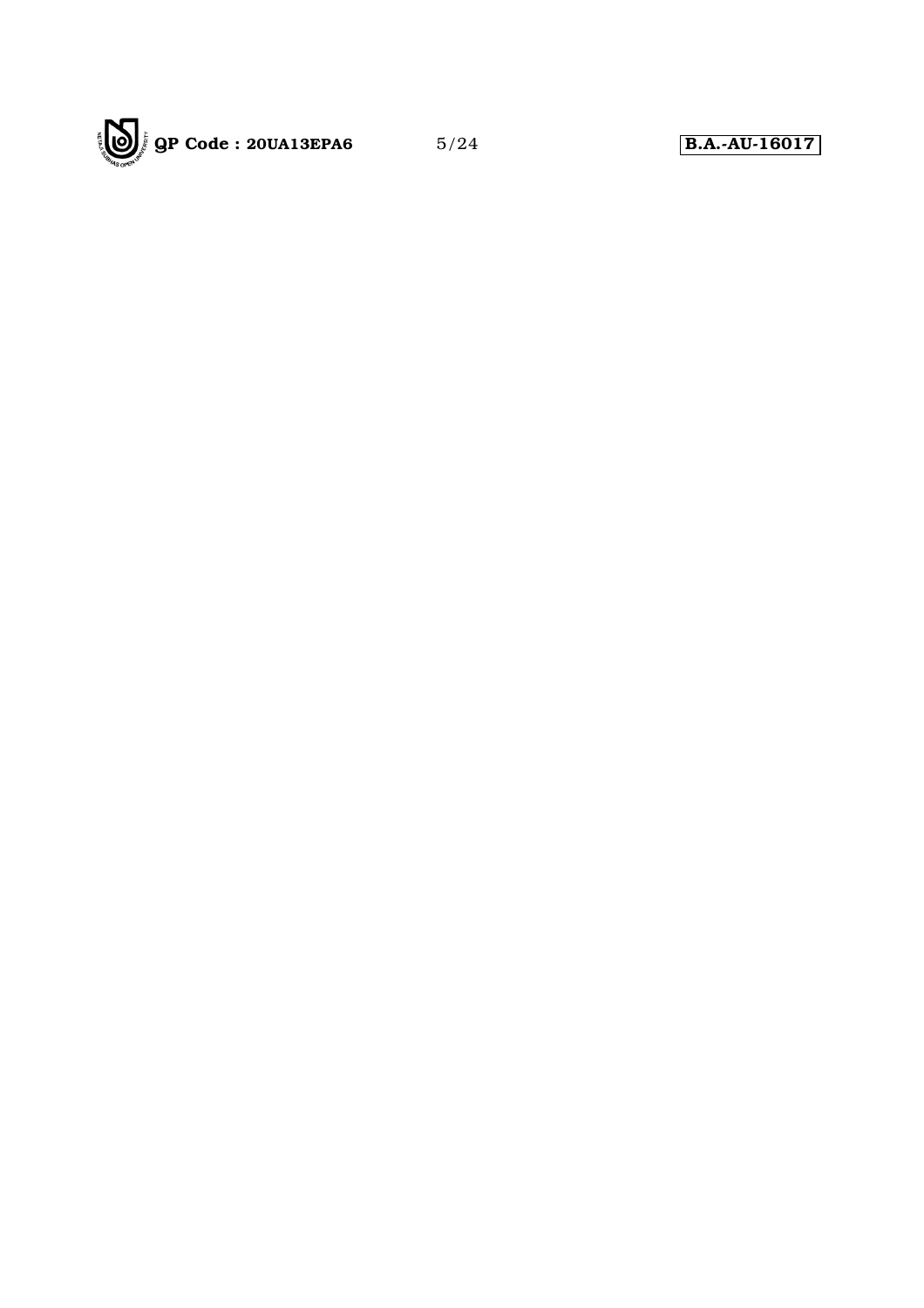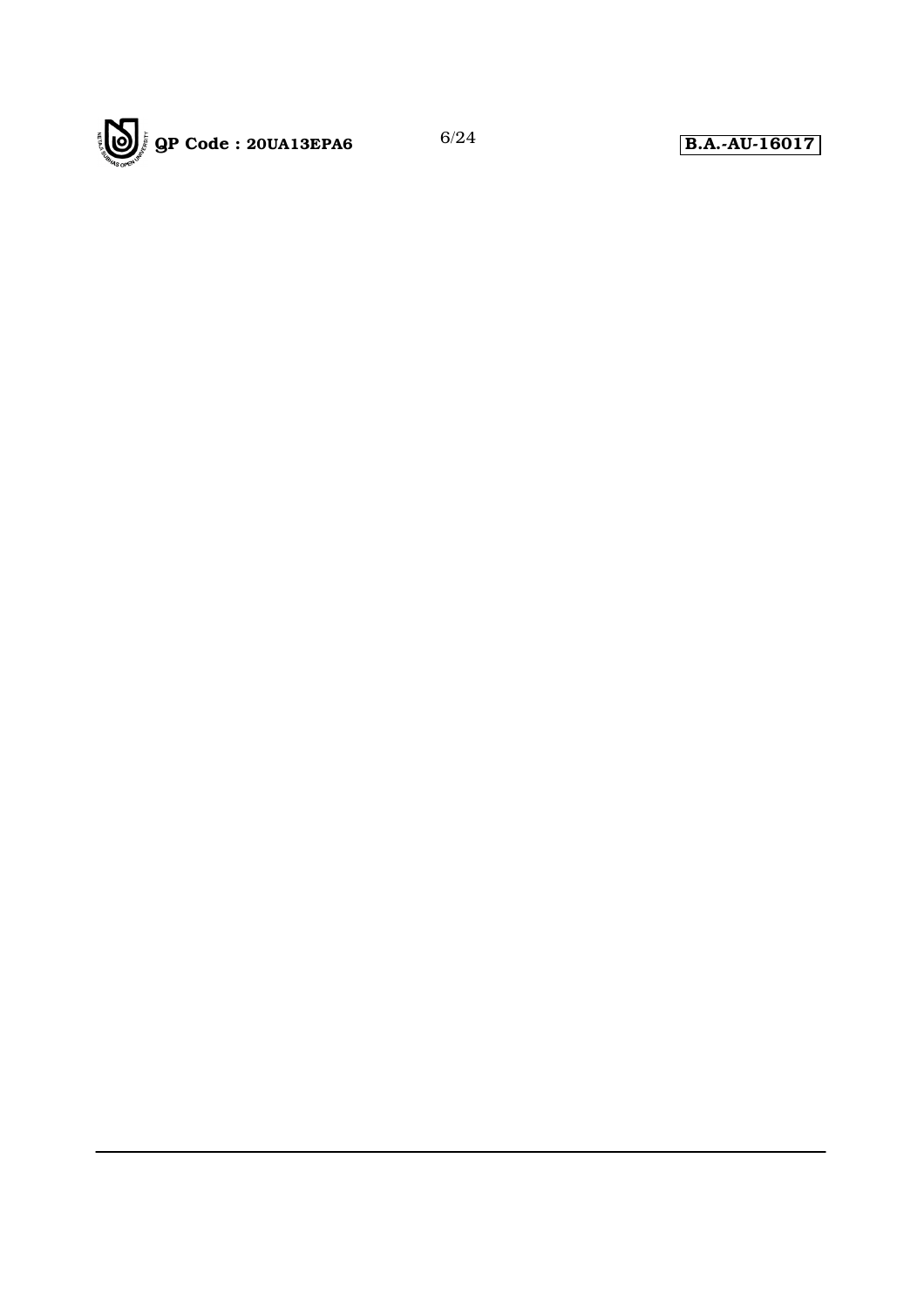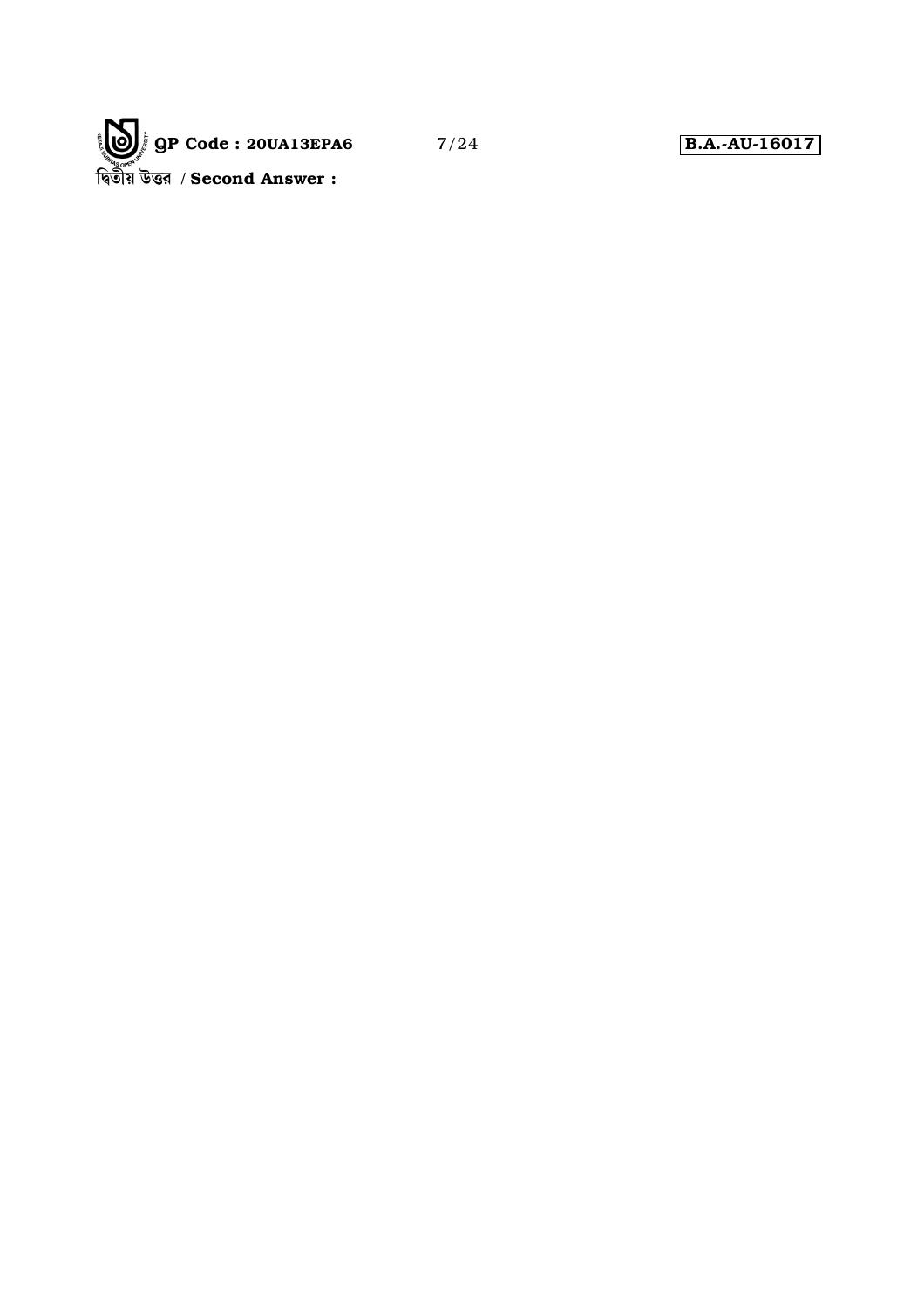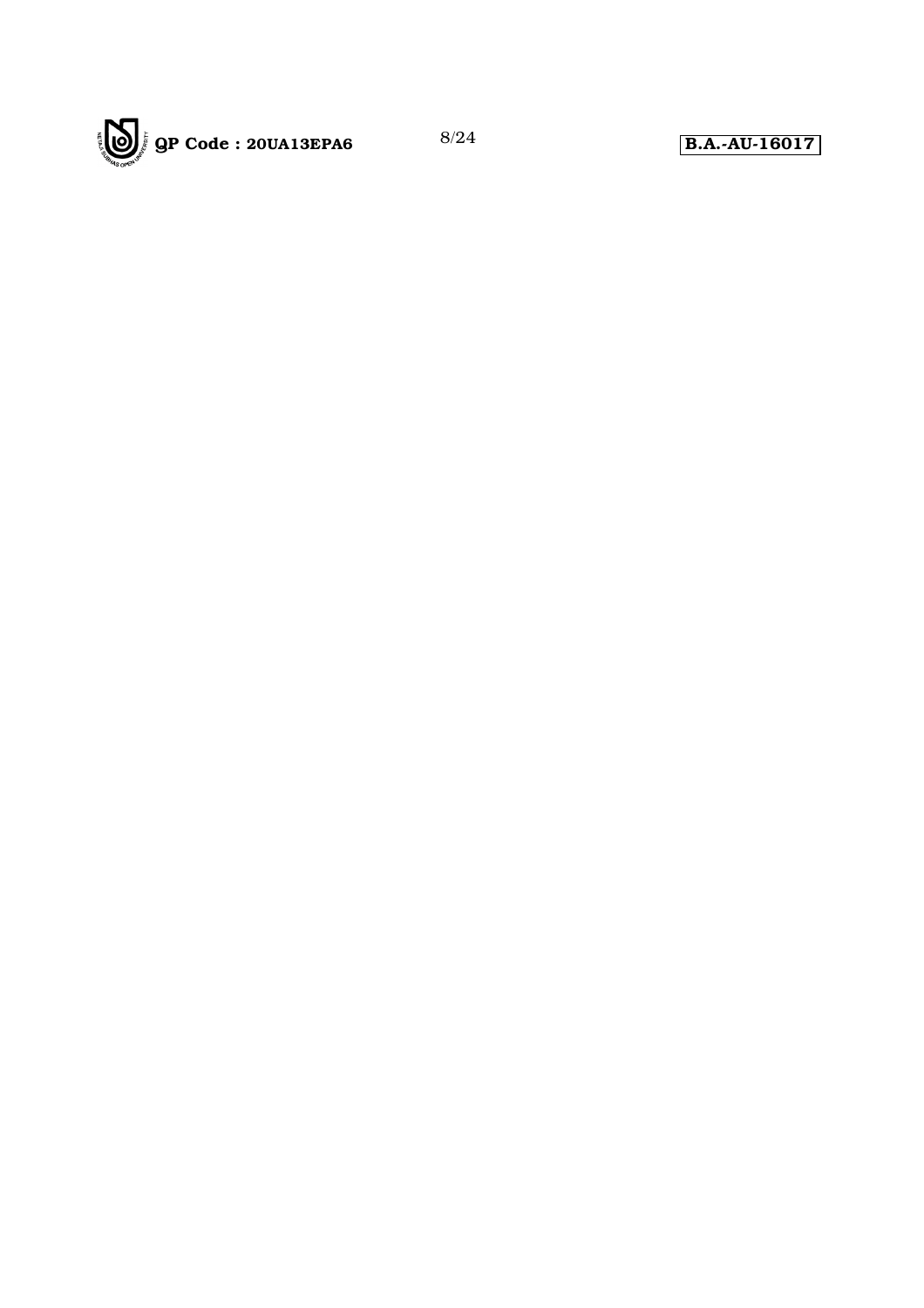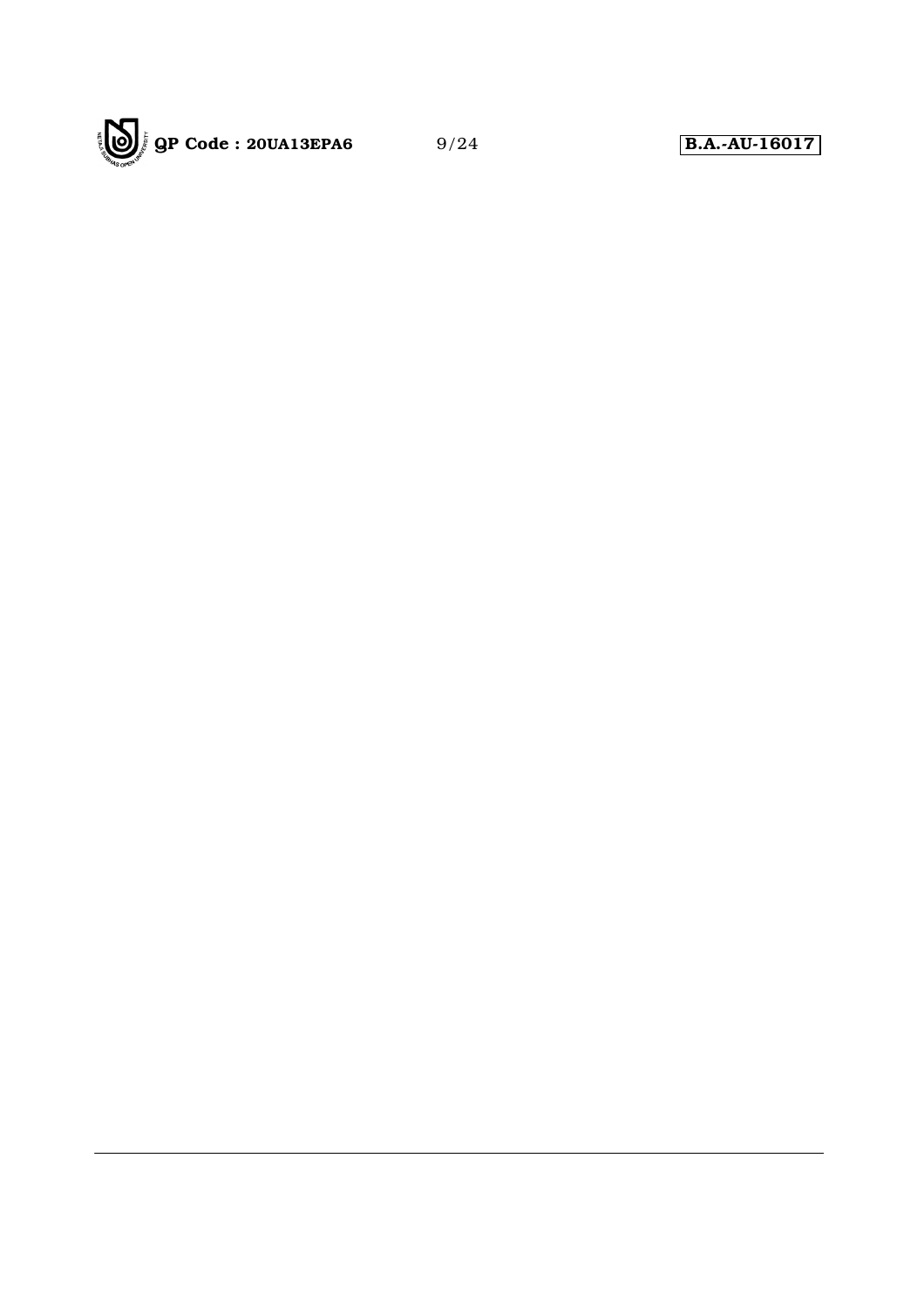# $\frac{1}{2}$  QP Code : 20UA13EPA6

**B.A.-AU-16017** 

যে-কোনো তিনটি প্রশ্নের উত্তর দিন ঃ  $2<sub>1</sub>$ 

 $12 \times 3 = 36$ 

- Answer any three questions :
- জন বিত্তসংস্থান প্রশাসন কী ? তৃতীয় বিশ্বের প্রেক্ষিতে জন বিত্তসংস্থান প্রশাসনের ব্যাখ্যা করুন।  $a)$

 $10/24$ 

What is public financial administration ? Explain the significance of financial administration in the context of the third world.

কর্মভিত্তিক বাজেট কী ? কর্মভিত্তিক বাজেটের একটি মূল্যায়ন করুন।  $b)$ 

What is Performance Budget ? Attempt an evaluation of Performance Budget.

ভারতে আর্থিক প্রশাসনে আনুমানিক ব্যয় হিসাব কমিটির গঠন ও কার্যাবলি আলোচনা করুন।  $\mathbf{c}$ )

Discuss the composition and functions of the Estimate Committee in the financial administration of India.

ভারতে জাতীয় আয়ের বিভিন্ন উৎসণ্ডলি ব্যাখ্যা করুন।  $\mathbf{d}$ 

Explain the different sources of national income in India.

সরকারি গাণিতক কমিটির কার্যকাল, গঠন ও কার্যাবলি আলোচনা করুন।  $\epsilon$ )

Discuss the tenure, composition and functions of the Public Accounts Committee.

ভারতীয় অর্থ কমিশনের গঠন ও কার্যাবলি পর্যালোচনা করুন।  $\mathbf{f}$ 

Examine the composition and functions of the Finance Commission of India.

প্ৰথম উত্তর / First Answer :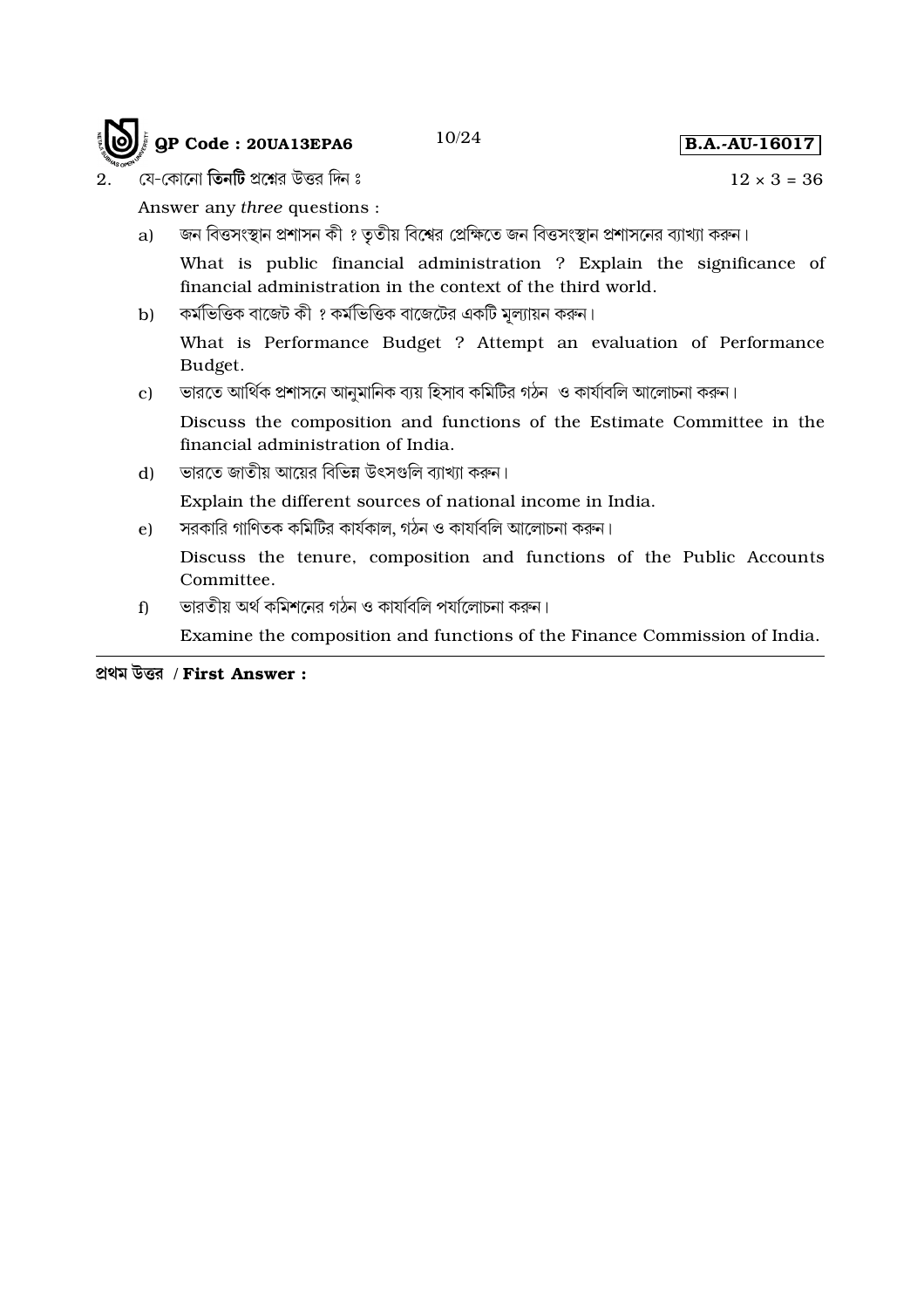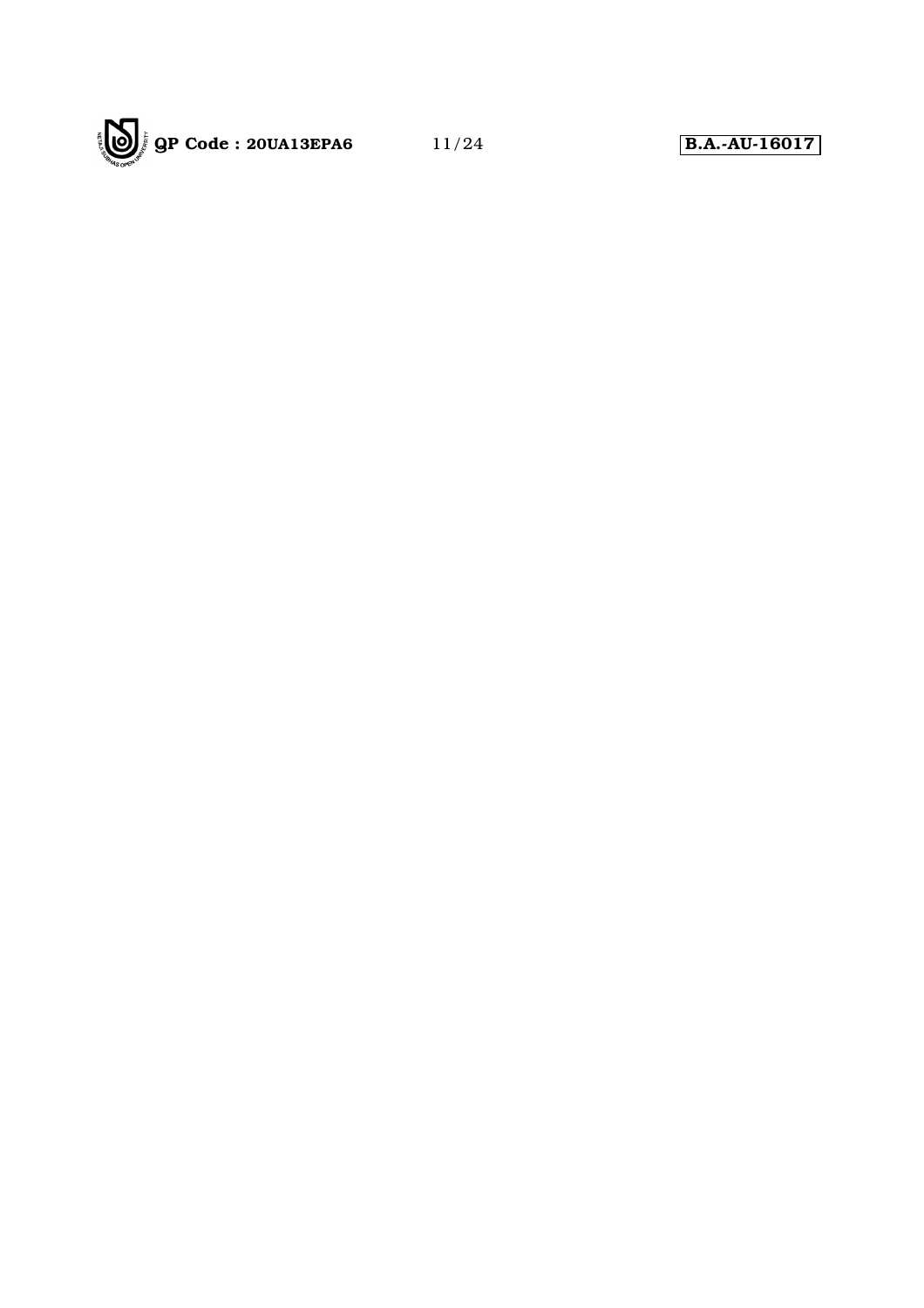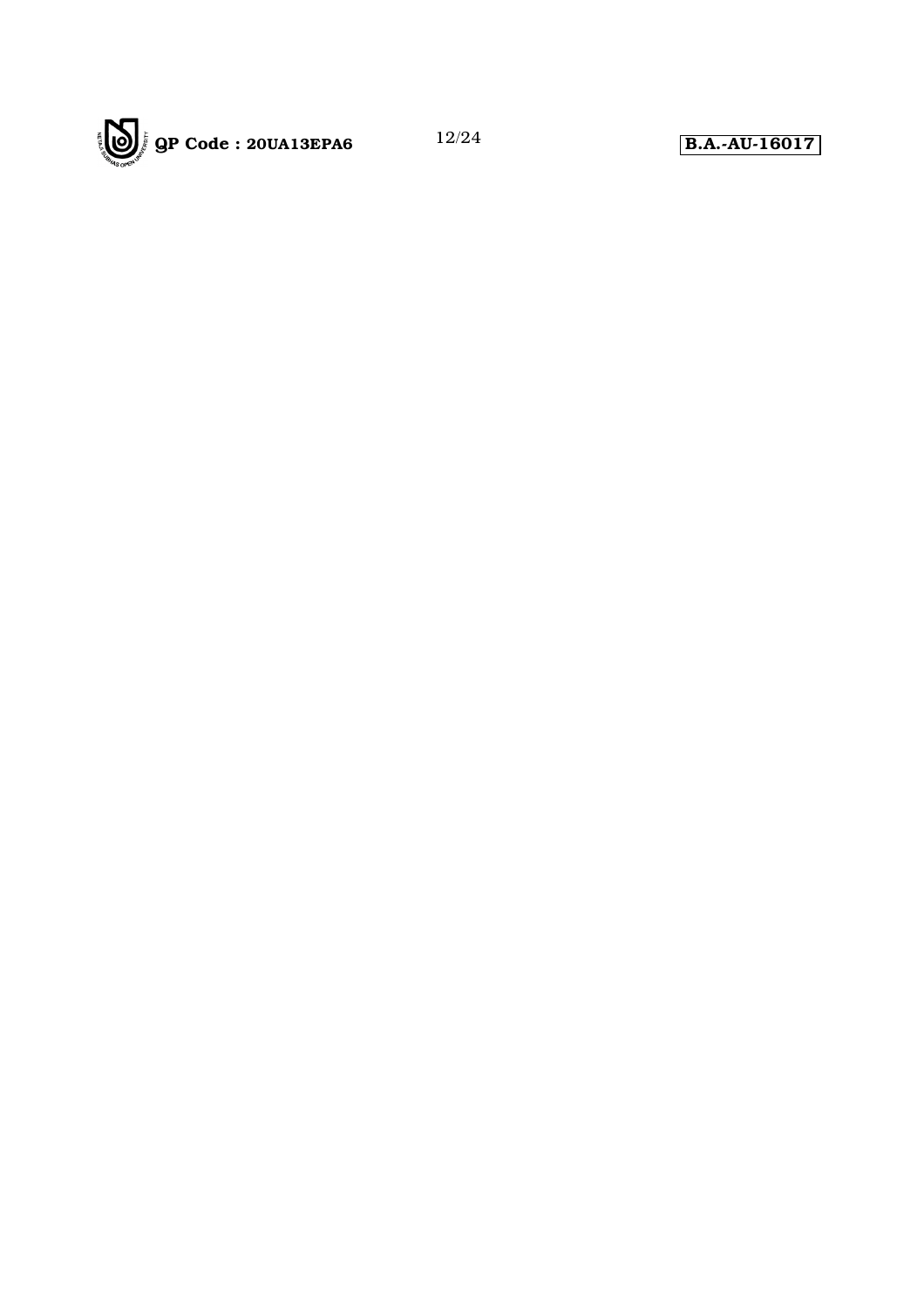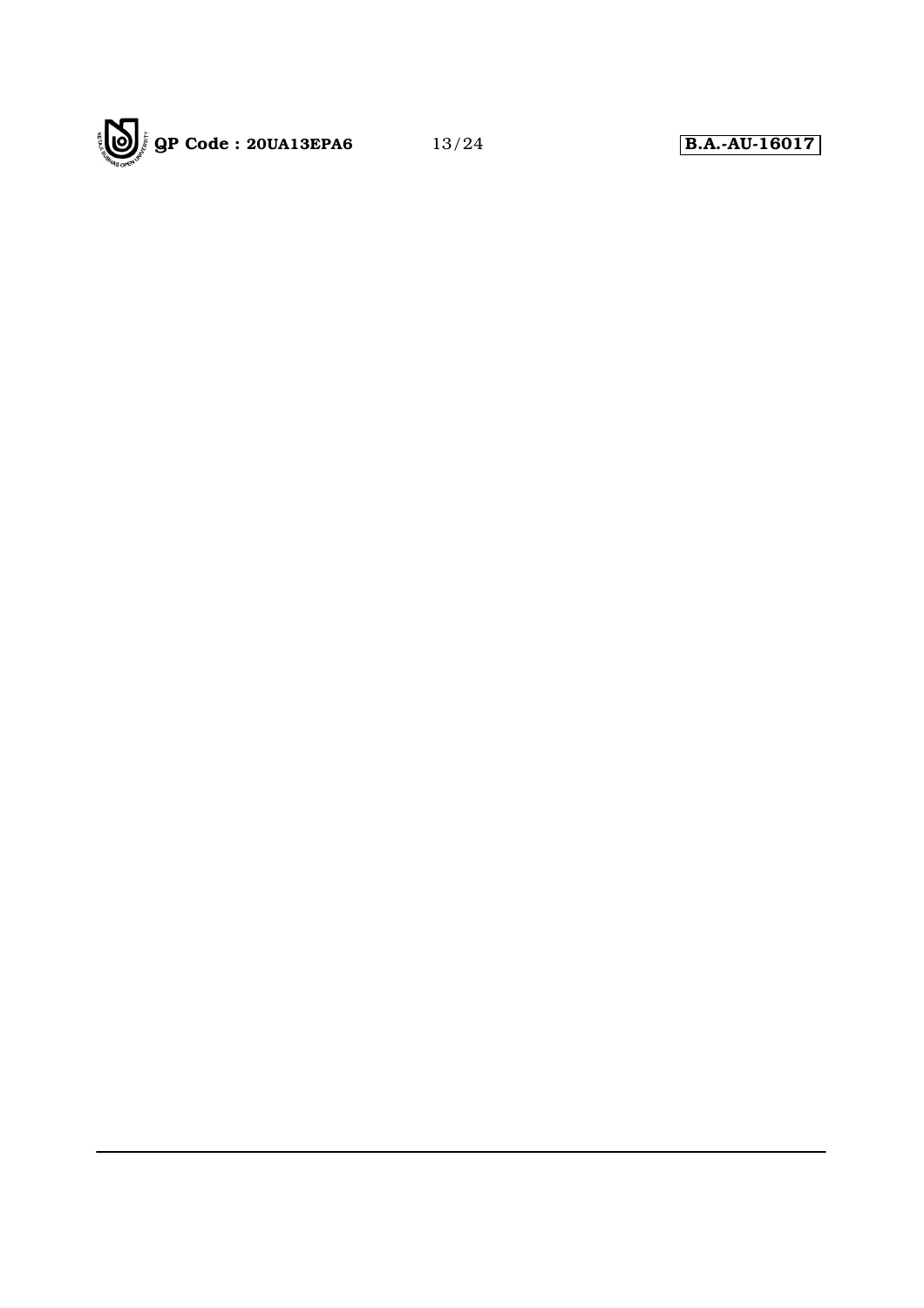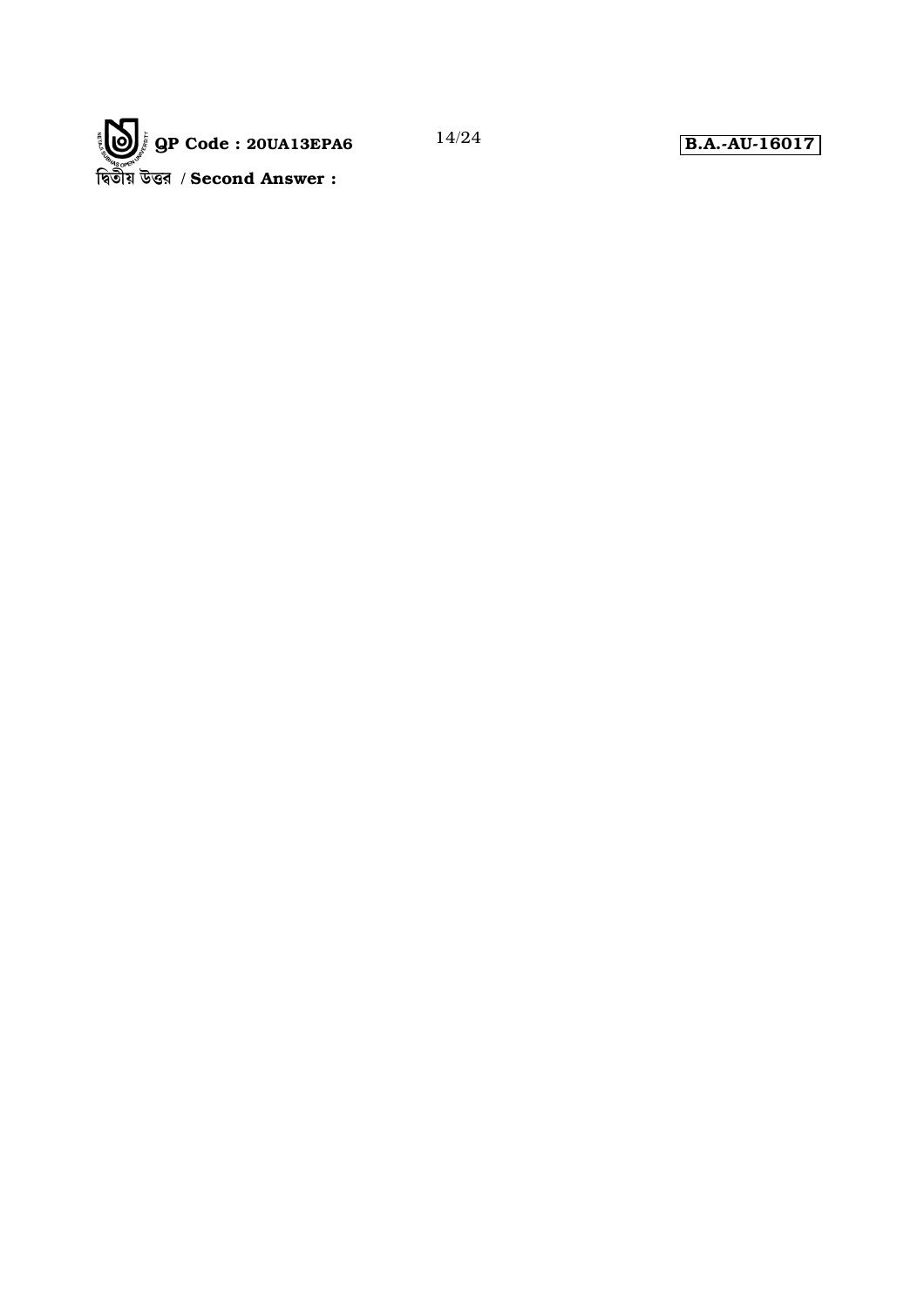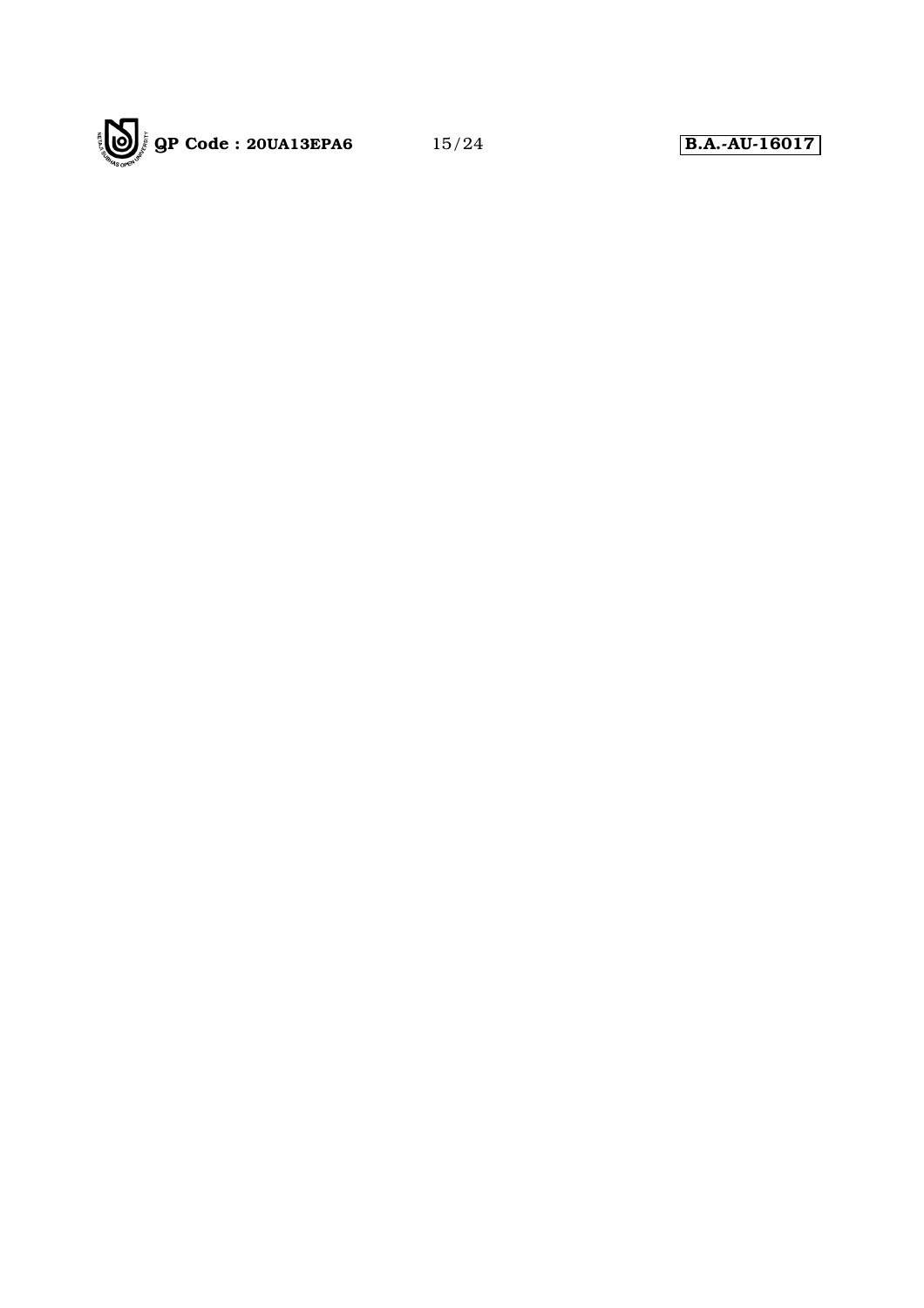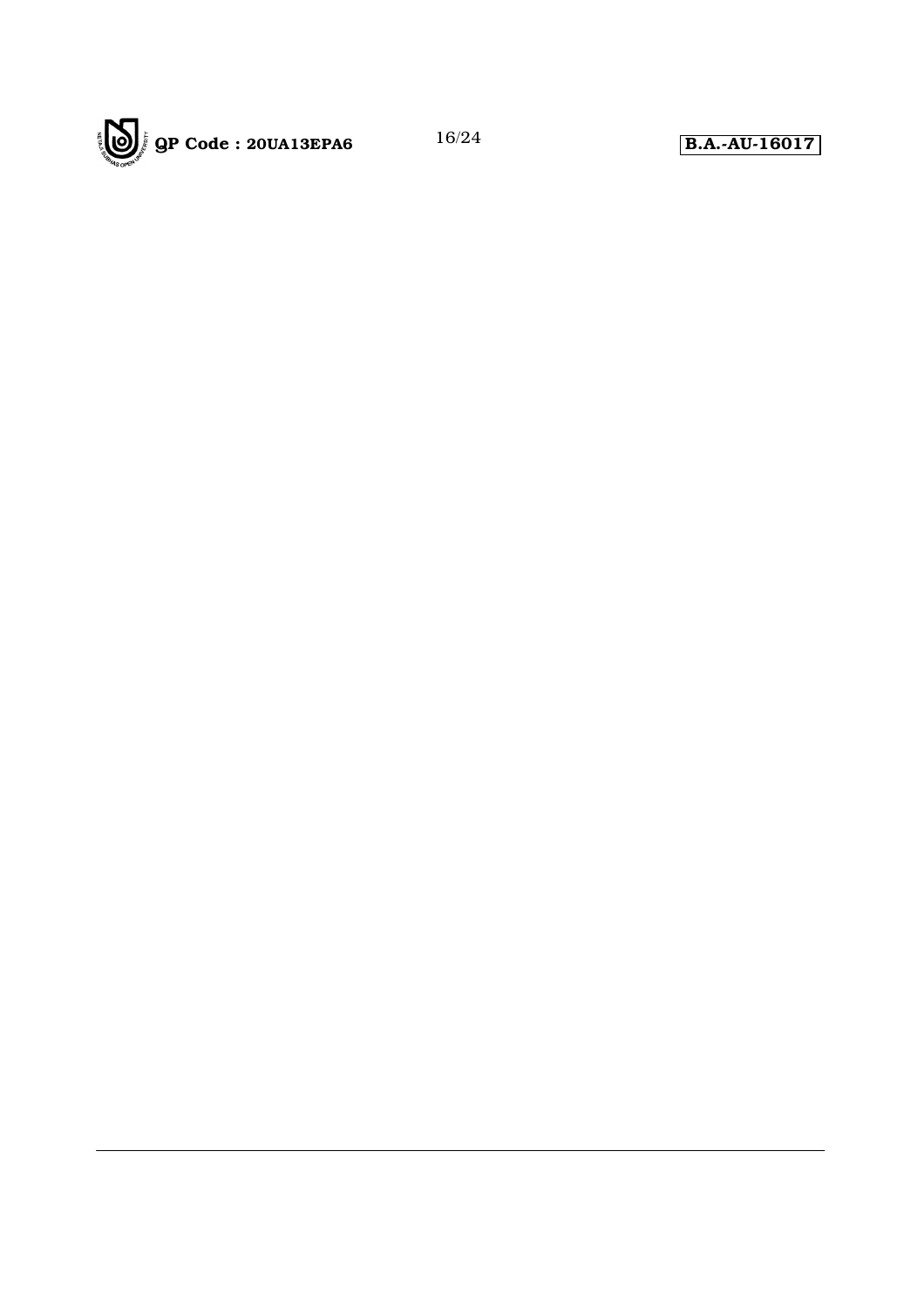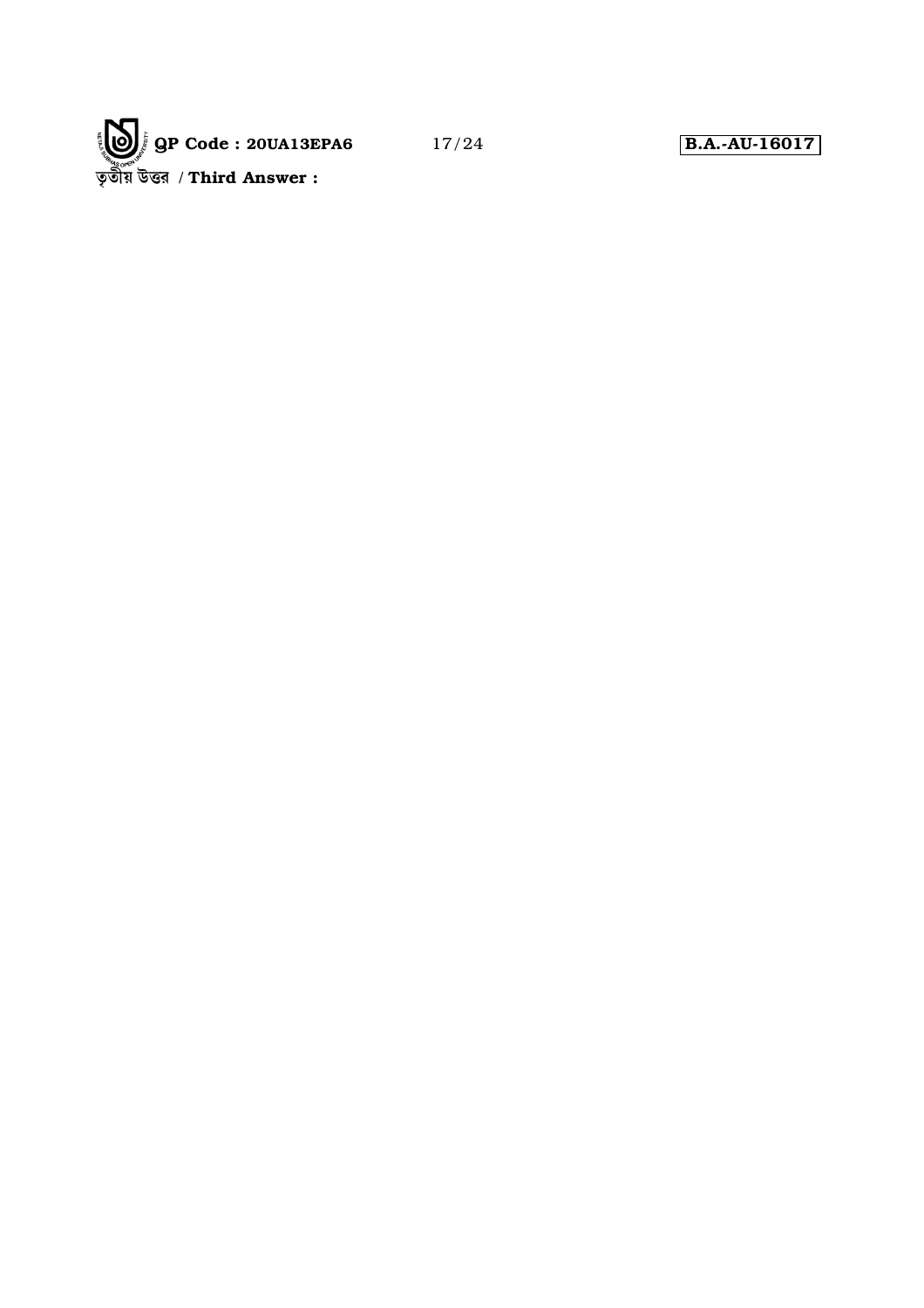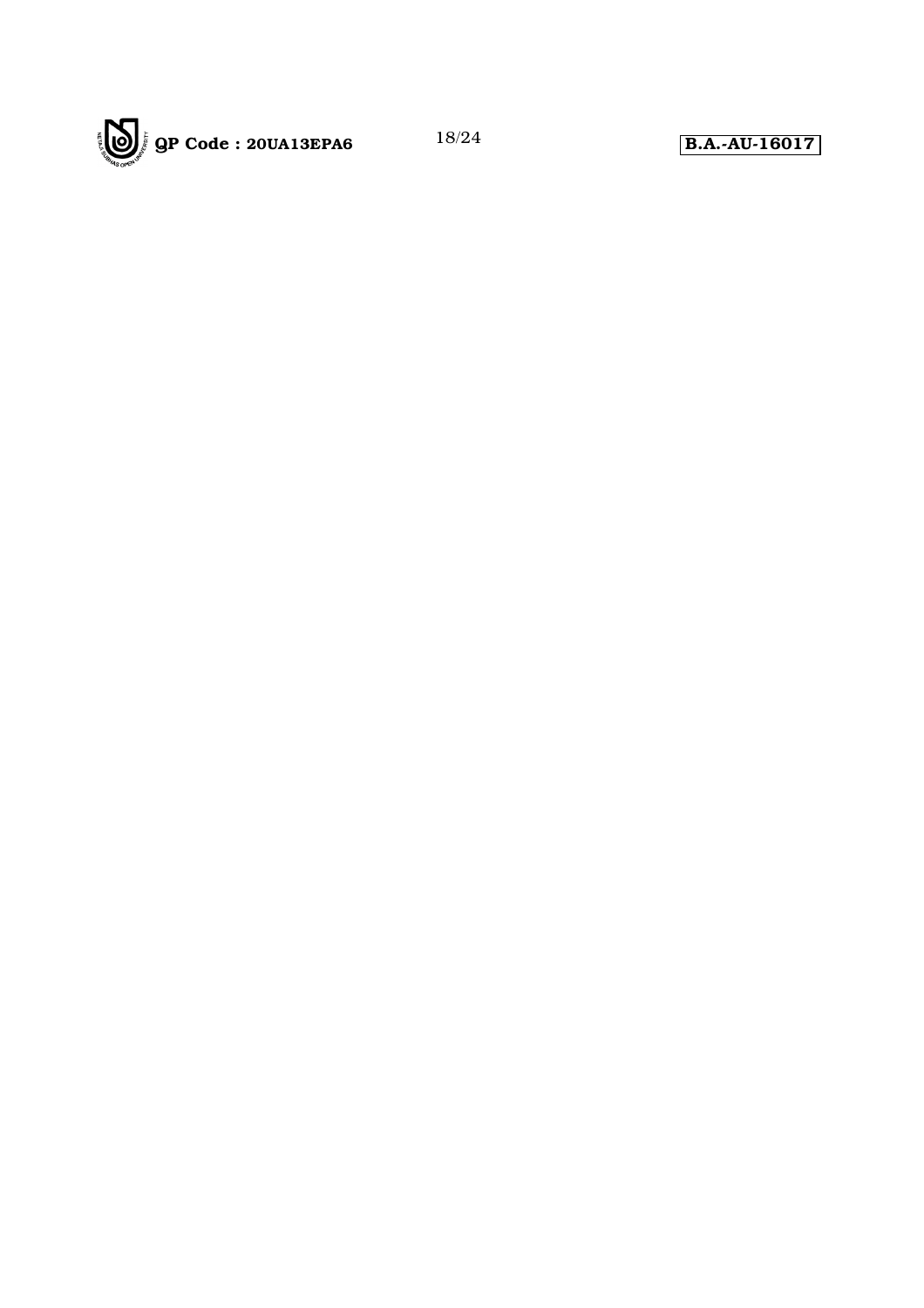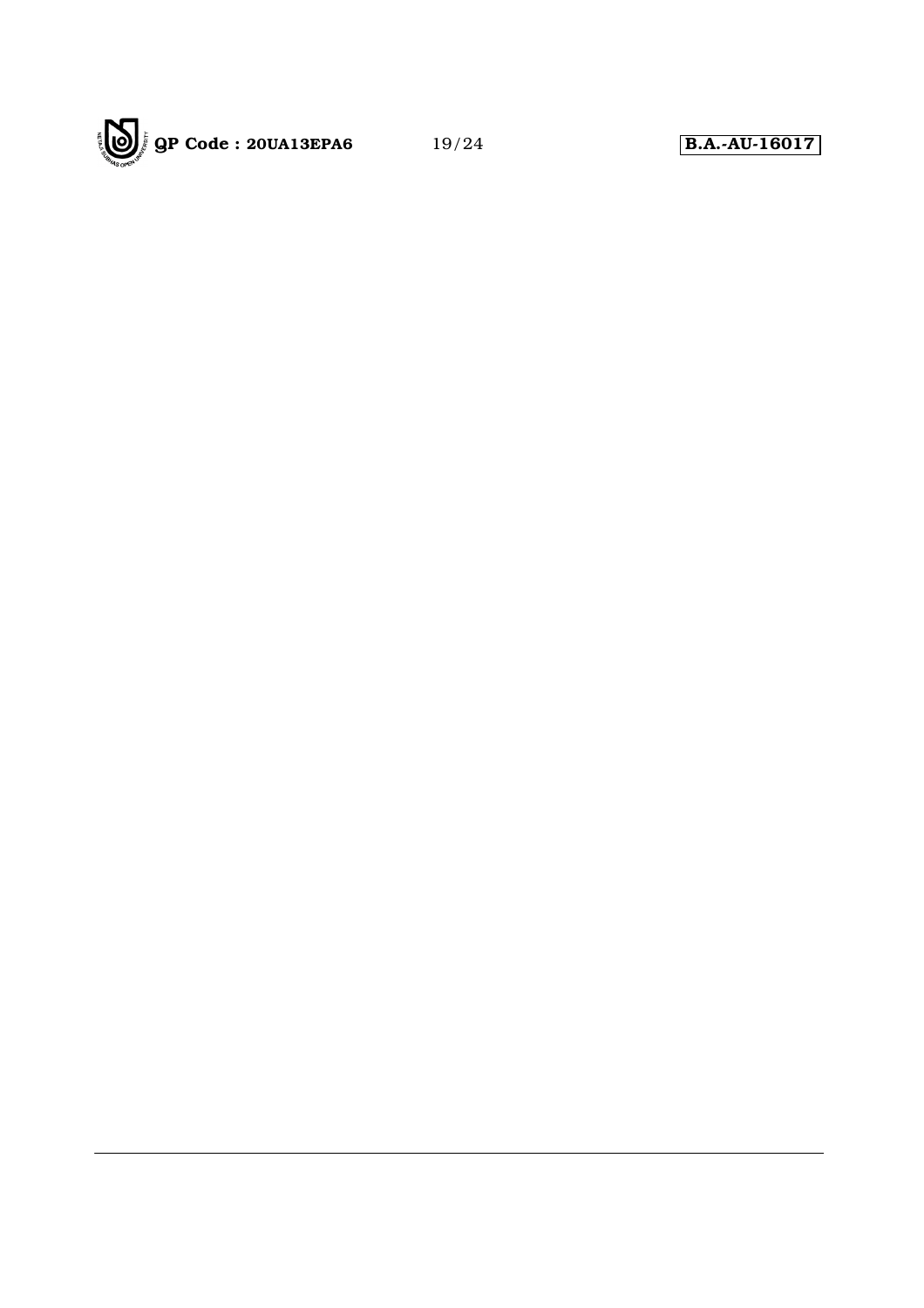```
\int\limits_{\mathbb{R}}^{\mathbb{R}} QP Code : 20UA13EPA6
        যে-কোনো চারটি প্রশ্নের উত্তর দিন ঃ
3.
```
 $6 \times 4 = 24$ 

Answer any four questions :

সরকারি ও বেসরকারি আর্থিক প্রশাসনের প্রধান পার্থক্যগুলি উল্লেখ করুন।  $a)$ 

State the major differences between public financial administration and private financial administration.

বাজেটের কাজ কী ?  $b)$ 

What is the function of a budget?

সমতাপূর্ণ ও সমতাহীন বাজেটের পার্থক্য নির্ণয় করুন।  $\mathbf{c})$ 

Point out the differences between Balanced and Unbalanced budget.

20/24

- রাজস্ব বিল কী ?  $\mathbf{d}$ What is a Finance Bill?
- প্রগতিশীল করব্যবস্থা কাকে বলে ?  $e)$ What is Progressive Taxation?
- মুলধনী বাজেট কী ?  $f$ What is Capital Budget?
- পরিপুরক ব্যয় কী ?  $g$ )

What is Compensatory Expenditure?

আইন বহিৰ্ভূত ব্যয় রোধ সম্পর্কে আপনার মতামত লিখুন।  $h)$ 

Write your opinion on avoiding irregular expenditure.

প্ৰথম উত্তর / First Answer: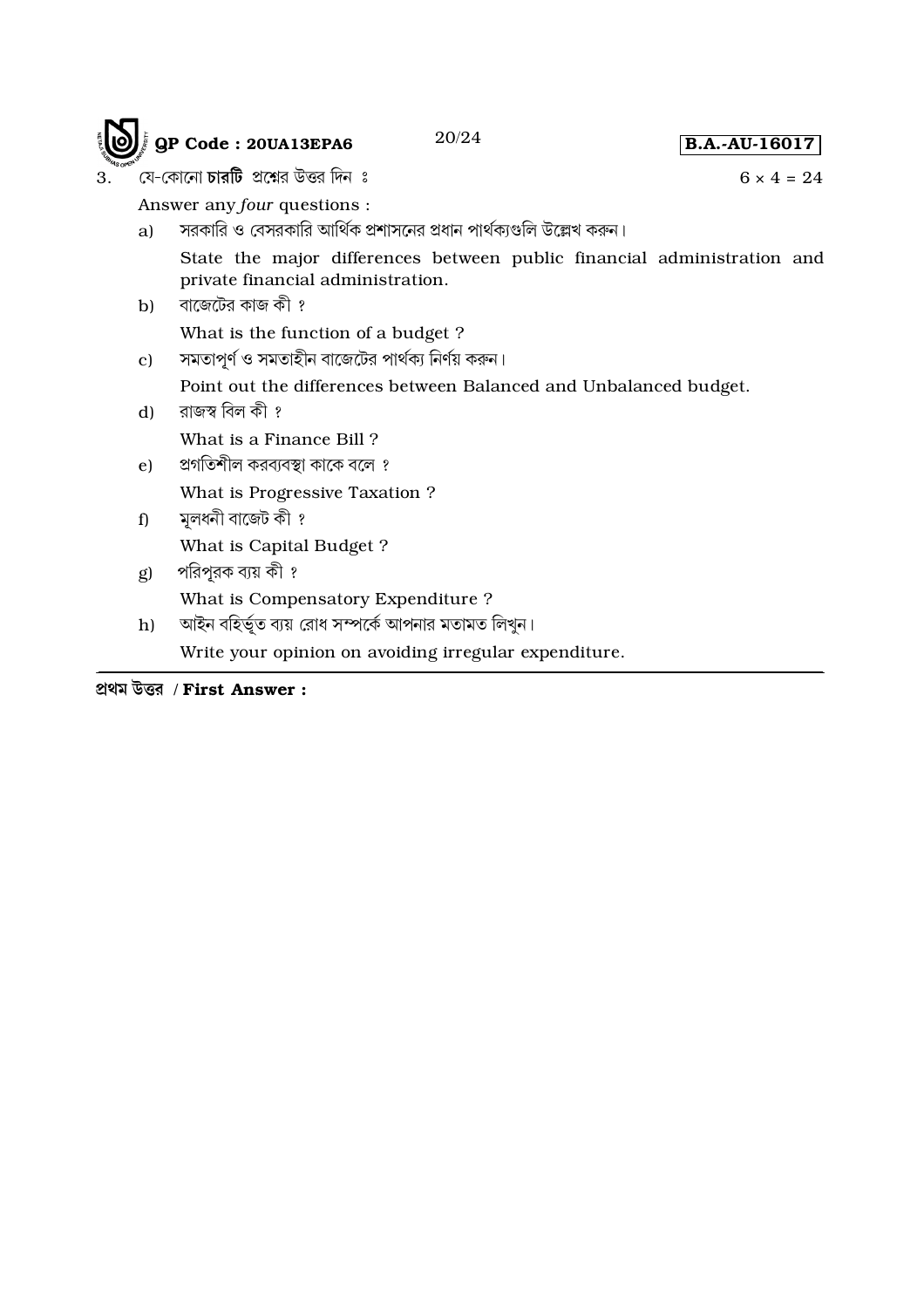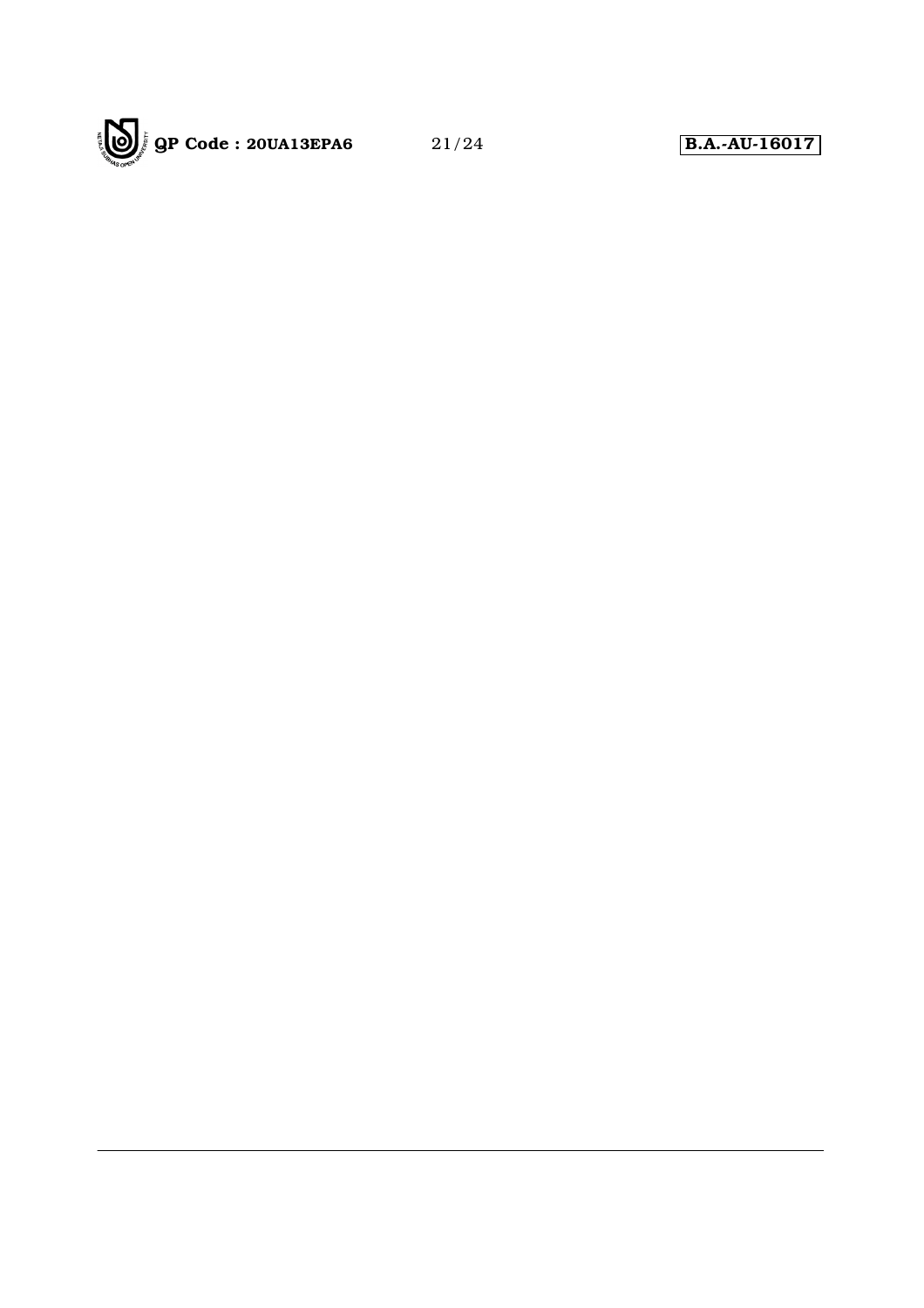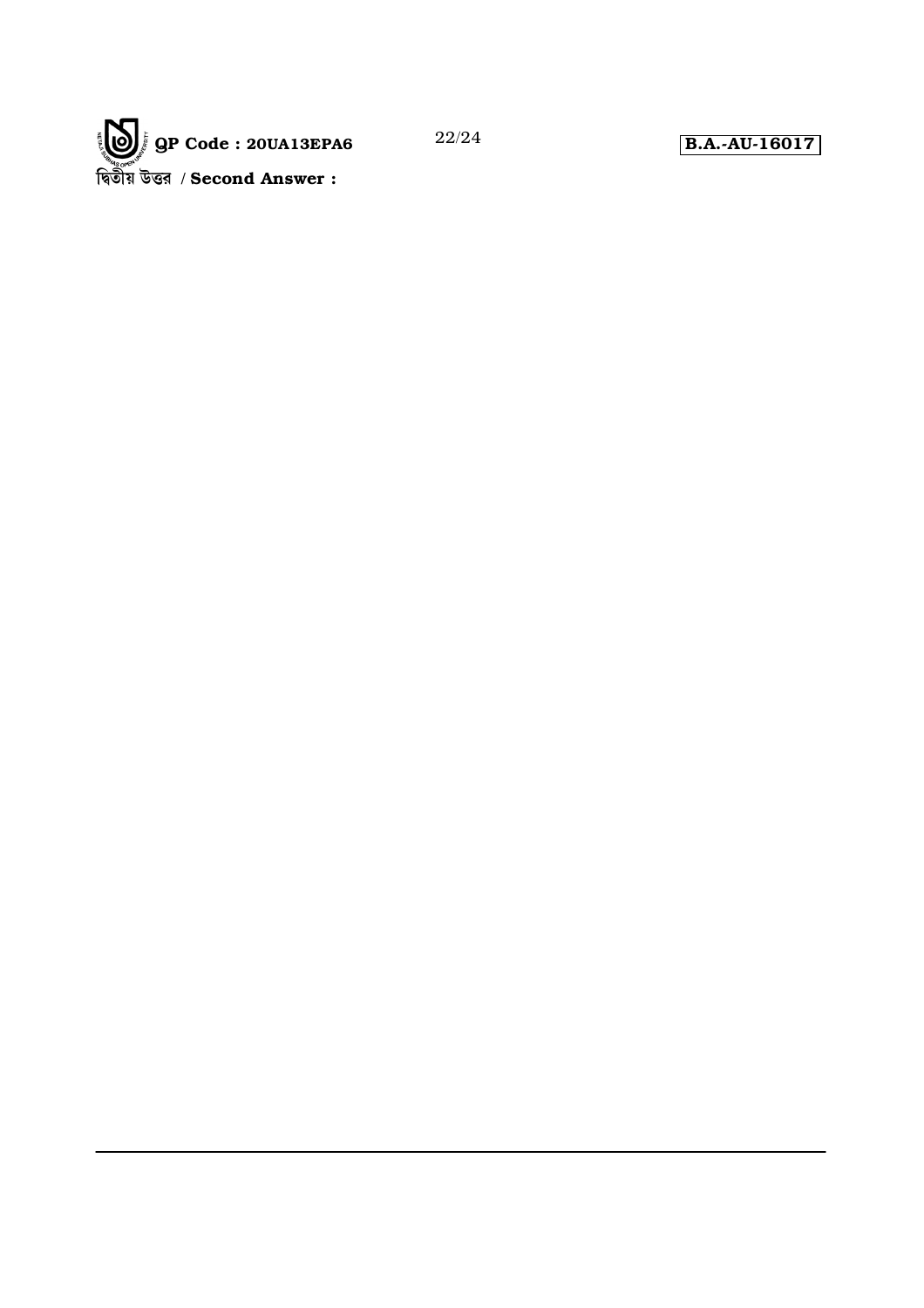